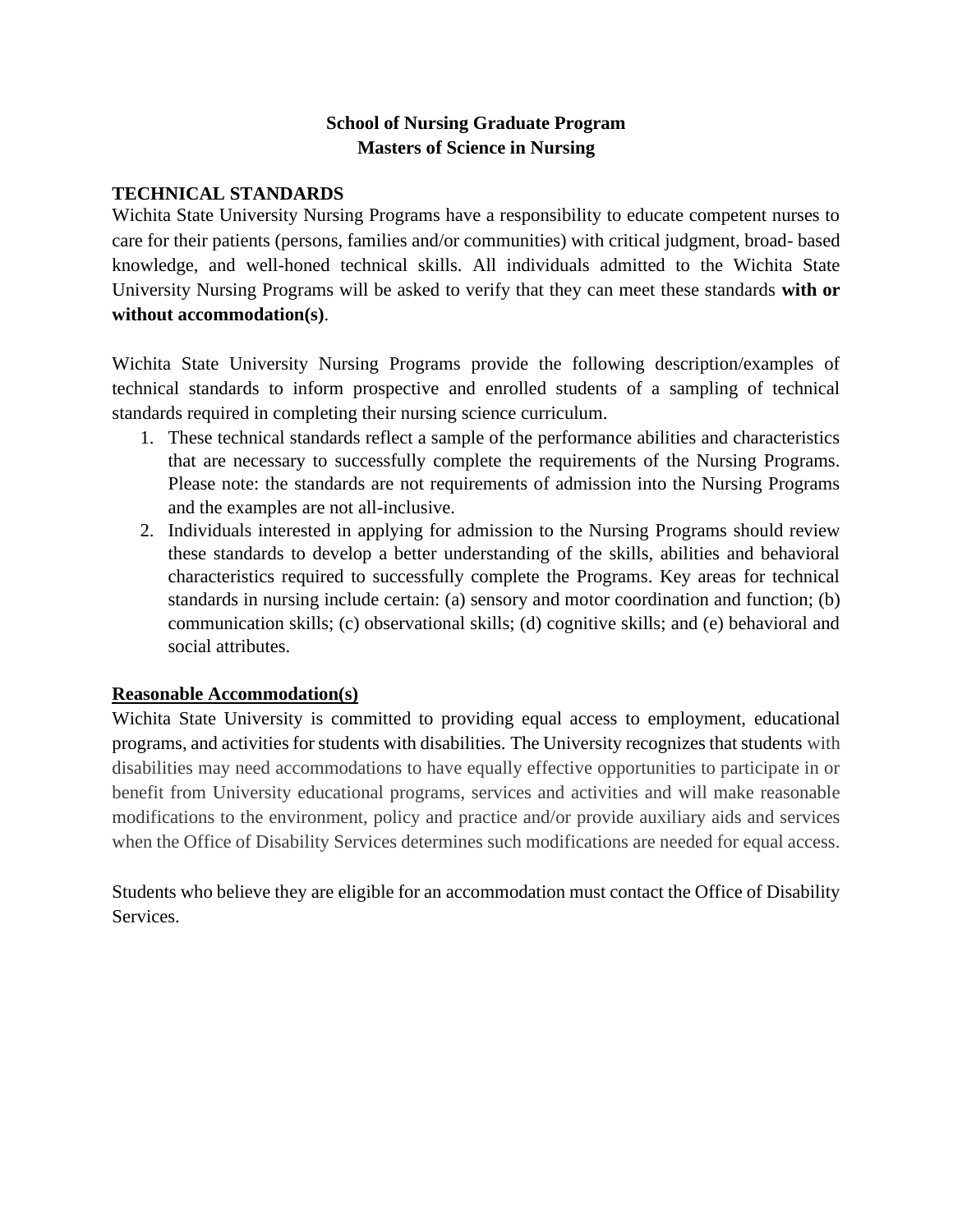| <b>Sensory &amp; Motor</b> |    | <b>Standard</b>                         |    | <b>Rationale</b>     |
|----------------------------|----|-----------------------------------------|----|----------------------|
| <b>Coordination &amp;</b>  |    |                                         |    |                      |
| <b>Functions</b>           |    |                                         |    |                      |
| Students must be able to   |    | 1. Perform and /or assist appropriately | 1. | Must be able to      |
| execute gross and fine     |    | to administer cardiopulmonary           |    | administer CPR.      |
| motor movements            |    | resuscitation (CPR).                    | 2. | Use the assessment   |
| required to provide        | 2. | Obtain accurate information from        |    | skills of palpation, |
| assessment, general        |    | patients using gross and fine motor     |    | auscultation,        |
| care, and emergency        |    | skills appropriate to the technique     |    | inspection, and      |
| treatment of patients.     |    | required.                               |    | percussion.          |
|                            | 3. | Strength sufficient to move, transfer,  | 3. | Ability to move      |
|                            |    | and/or position patients or             |    | and/or lift patients |
|                            |    | equipment safely under a variety of     |    | using proper body    |
|                            |    | circumstances. Ability to lift          |    | mechanics.           |
|                            |    | independently or with assistance of a   |    | 4. Demonstrates the  |
|                            |    | lift team/device for the delivery of    |    | ability to perform   |
|                            |    | general nursing care or in              |    | clinical skills      |
|                            |    | emergency situations.                   |    | required in the      |
|                            |    | 4. Perform and/or assist appropriately  |    | clinical setting.    |
|                            |    | with expected procedures, using         | 5. | Determine changes    |
|                            |    | sterile or clean techniques             |    | in skin temperature. |
|                            |    | appropriate to the type of procedure    |    |                      |
|                            |    | or treatment.                           |    |                      |
|                            | 5. | Ability to perform nursing skills       |    |                      |
|                            |    | requiring the use of gross and fine     |    |                      |
|                            |    | motor skills (e.g. IV insertion,        |    |                      |
|                            |    | venous blood draw, urinary catheter     |    |                      |
|                            |    | insertion, etc.). A candidate should    |    |                      |
|                            |    | be able to execute motor movements      |    |                      |
|                            |    | reasonably required to provide          |    |                      |
|                            |    | nursing care and emergency              |    |                      |
|                            |    | response to patients.                   |    |                      |
|                            |    | 6. Obtain accurate information from     |    |                      |
|                            |    | patient assessment using tactile        |    |                      |
|                            |    | sensory functions.                      |    |                      |

**Sensory & Motor Coordination & Functions**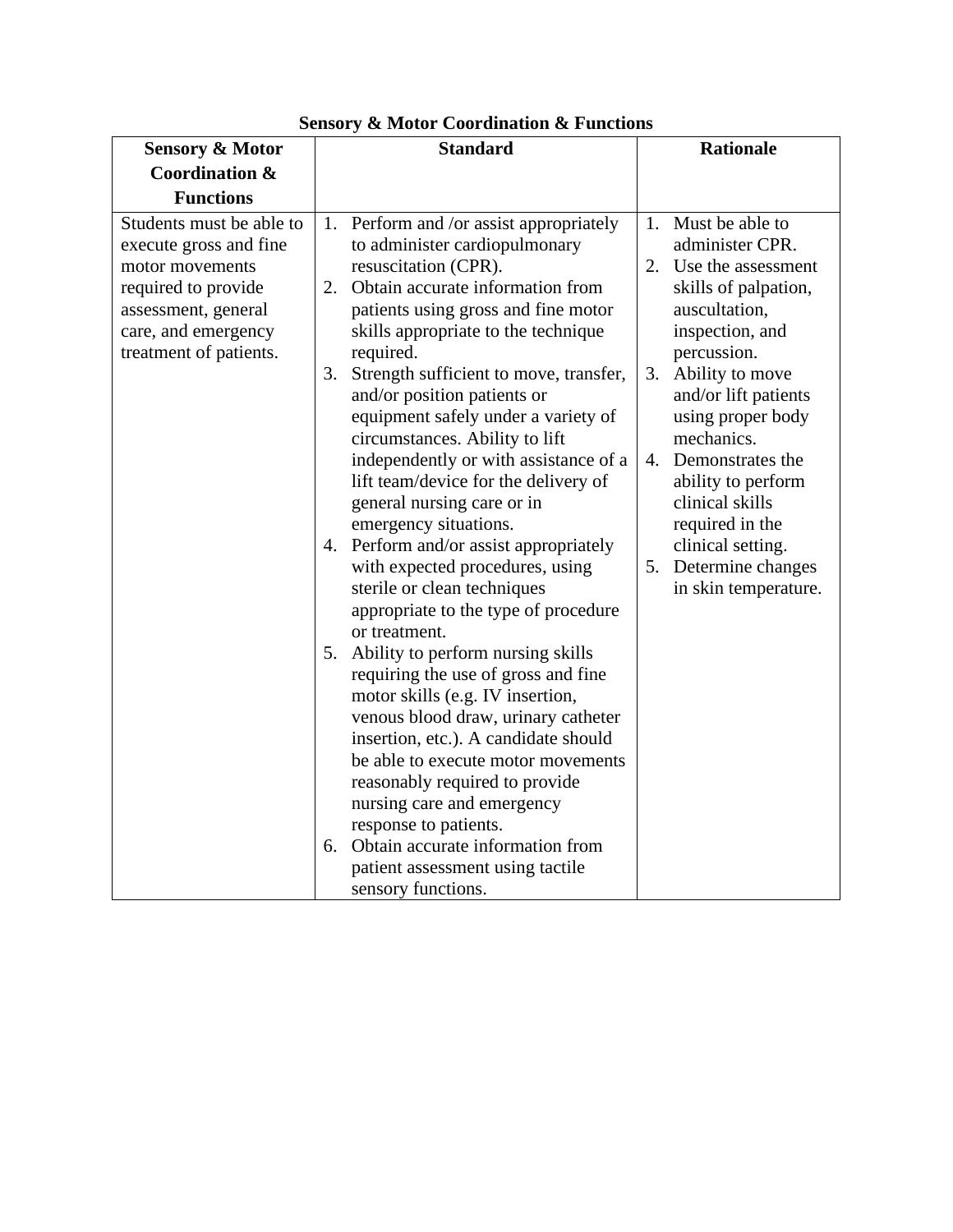# **Observation**

| <b>Observation</b>                                                                                                                                                                | <b>Standard</b>                                                                                                                                                                                                  | <b>Rationale</b>                                                                                                                                                                                                                                                                                                                                                                                                                                                                                                                                                                                                                                                                                                                       |
|-----------------------------------------------------------------------------------------------------------------------------------------------------------------------------------|------------------------------------------------------------------------------------------------------------------------------------------------------------------------------------------------------------------|----------------------------------------------------------------------------------------------------------------------------------------------------------------------------------------------------------------------------------------------------------------------------------------------------------------------------------------------------------------------------------------------------------------------------------------------------------------------------------------------------------------------------------------------------------------------------------------------------------------------------------------------------------------------------------------------------------------------------------------|
| Students must be able to<br>perform observational<br>skills necessary to<br>assess the health needs<br>of clients/patients<br>through auditory, visual,<br>and tactile abilities. | Ability to observe patient conditions<br>1.<br>and responses to health and illness.<br>Ability to assess and monitor health<br>2.<br>needs.<br>Computational thinking.<br>3.<br>Cognitive load management.<br>4. | Nursing student<br>1.<br>competencies<br>include the<br>knowledge, attitude,<br>and skills necessary<br>to provide quality<br>and safe patient care<br>to patients across the<br>continuum.<br>2. Use and interpret<br>information obtained<br>from digital, analog,<br>and waveform<br>diagnostic tools<br>(e.g.,<br>sphygmomanometer,<br>otoscope,<br>stethoscope,<br>ophthalmoscope,<br>EKG, IVs) and other<br>diagnostic tools.<br>Observe a patient<br>3.<br>during the course of<br>comprehensive or<br>focused<br>assessments.<br>Translate data into<br>4.<br>abstract concepts<br>and understand data-<br>based reasoning.<br>5. Obtain and interpret<br>information for<br>evaluation of<br>responses to nursing<br>actions. |
|                                                                                                                                                                                   |                                                                                                                                                                                                                  |                                                                                                                                                                                                                                                                                                                                                                                                                                                                                                                                                                                                                                                                                                                                        |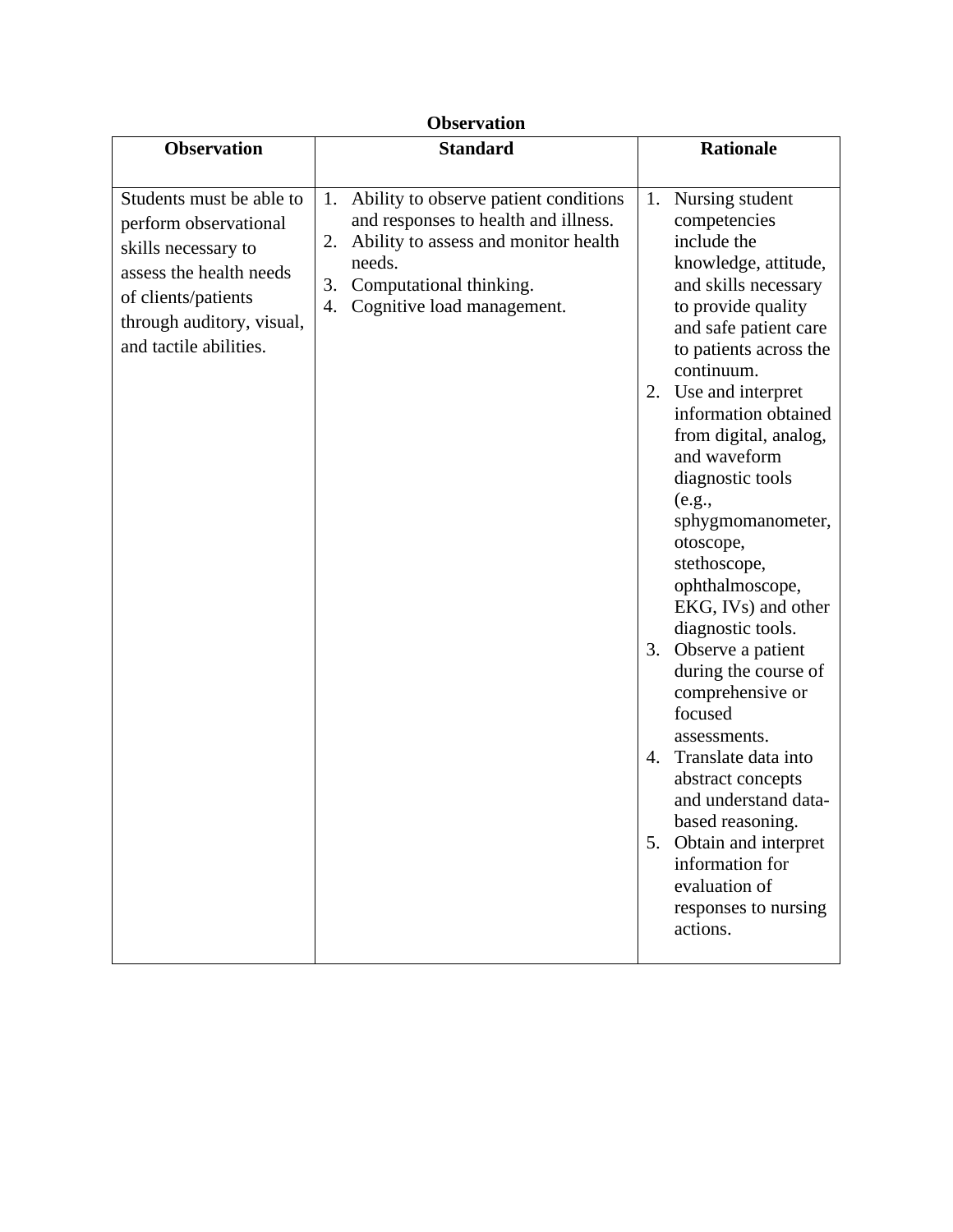| Communication                                                                                                                                                                                                                                                                                      |                                                                                                                                                                                                                                                                                                                                                                                                                                                          |                                                                                                                                                                                                                                                                                                                                                                                                                                                                                                                                                                                                                                                                                                                                                                                             |  |
|----------------------------------------------------------------------------------------------------------------------------------------------------------------------------------------------------------------------------------------------------------------------------------------------------|----------------------------------------------------------------------------------------------------------------------------------------------------------------------------------------------------------------------------------------------------------------------------------------------------------------------------------------------------------------------------------------------------------------------------------------------------------|---------------------------------------------------------------------------------------------------------------------------------------------------------------------------------------------------------------------------------------------------------------------------------------------------------------------------------------------------------------------------------------------------------------------------------------------------------------------------------------------------------------------------------------------------------------------------------------------------------------------------------------------------------------------------------------------------------------------------------------------------------------------------------------------|--|
| Communication                                                                                                                                                                                                                                                                                      | <b>Standard</b>                                                                                                                                                                                                                                                                                                                                                                                                                                          | <b>Rationale</b>                                                                                                                                                                                                                                                                                                                                                                                                                                                                                                                                                                                                                                                                                                                                                                            |  |
| Students must be able to<br>complete accurate<br>assessments of client<br>status. Communication<br>includes verbal, reading,<br>writing, non-verbal, and<br>electronic behaviors<br>with patients and the<br>healthcare team that<br>reflect sensitivity,<br>clarity, and mutual<br>comprehension. | Communication abilities for sensitive<br>1.<br>and effective interactions with<br>patients/clients (persons, families,<br>and/or communities).<br>Communication abilities for effective<br>2.<br>interdisciplinary collaboration with<br>the healthcare team (patients, their<br>supports, other professional and non-<br>professional team members).<br>Sense-making of information<br>3.<br>gathered from communication.<br>Social intelligence.<br>4. | Must be able to<br>1.<br>initiate and<br>maintain nurse-<br>patient<br>relationships.<br>Must be able to<br>2.<br>give professional<br>(using standard<br>nursing and<br>medical<br>terminology) verbal<br>and/or written<br>reports to other<br>healthcare team<br>members with<br>clarity.<br>Must be able to<br>3.<br>document<br>accurately and<br>clearly in written<br>and/or electronic<br>format.<br>4. Must be able to<br>accurately convey<br>information and<br>interpretation of<br>information using<br>one or more means<br>of communication<br>(verbal, written,<br>assisted (e.g., TTY)<br>and/or electronic)<br>to<br>patients/clients/the<br>healthcare team.<br>Must be able to<br>5.<br>determine a deeper<br>meaning or<br>significance in what<br>is being expressed. |  |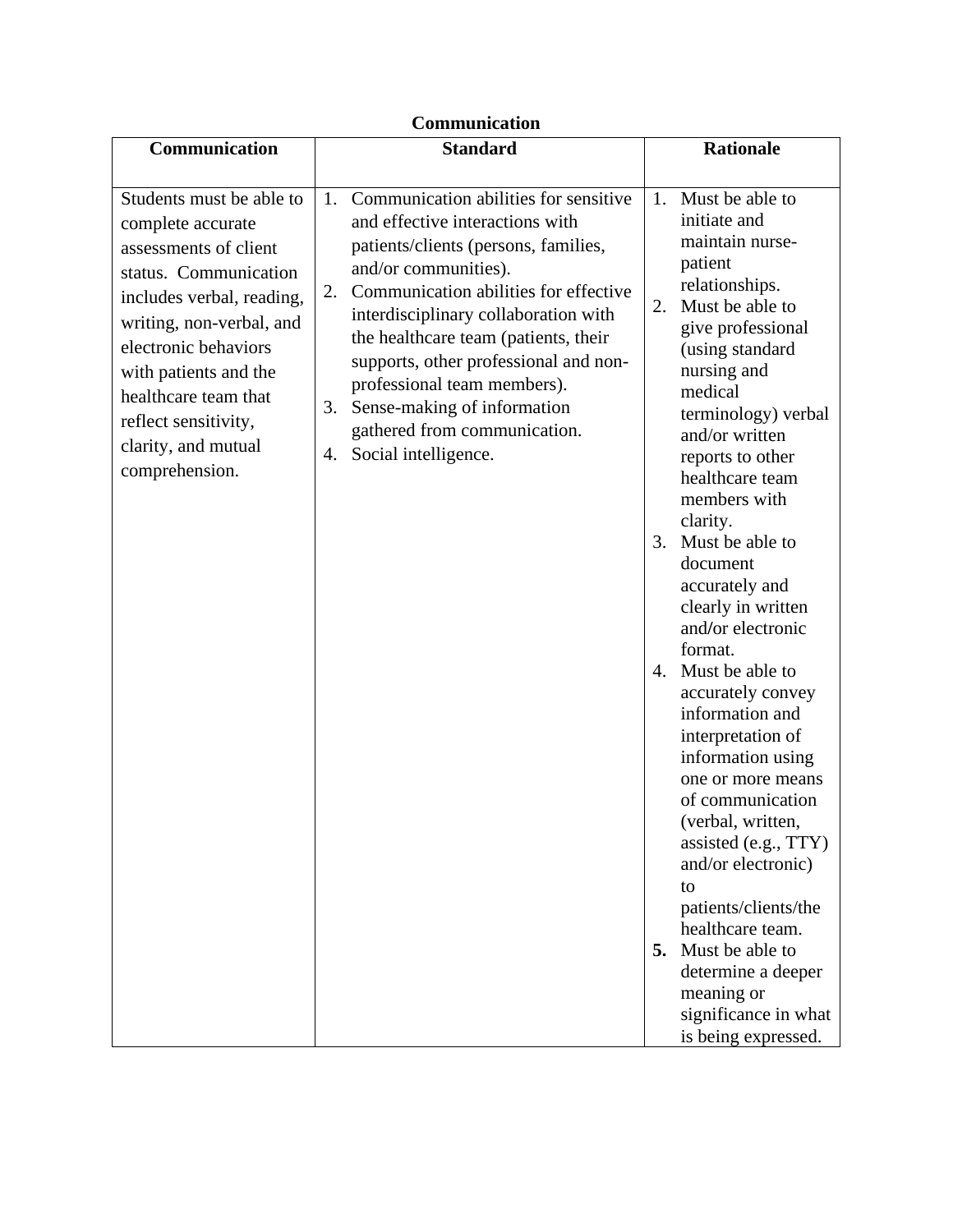| Cognitive                                                                                                                                                                                                                                                                                                                                                                                                                                              |                                                                                                                                                                                                                                                                                                                                                                                                                                                                                                                                                                                                                                                                                                                                                                                                                                                                                                                                                                                                                                                                                                                                                                                                                                                                                                                                                                                                                                                                              |                                                                                                                                                                                                                                                                                                                                                                                                                                                                                                                                                                                                                                                                   |  |
|--------------------------------------------------------------------------------------------------------------------------------------------------------------------------------------------------------------------------------------------------------------------------------------------------------------------------------------------------------------------------------------------------------------------------------------------------------|------------------------------------------------------------------------------------------------------------------------------------------------------------------------------------------------------------------------------------------------------------------------------------------------------------------------------------------------------------------------------------------------------------------------------------------------------------------------------------------------------------------------------------------------------------------------------------------------------------------------------------------------------------------------------------------------------------------------------------------------------------------------------------------------------------------------------------------------------------------------------------------------------------------------------------------------------------------------------------------------------------------------------------------------------------------------------------------------------------------------------------------------------------------------------------------------------------------------------------------------------------------------------------------------------------------------------------------------------------------------------------------------------------------------------------------------------------------------------|-------------------------------------------------------------------------------------------------------------------------------------------------------------------------------------------------------------------------------------------------------------------------------------------------------------------------------------------------------------------------------------------------------------------------------------------------------------------------------------------------------------------------------------------------------------------------------------------------------------------------------------------------------------------|--|
| Cognitive                                                                                                                                                                                                                                                                                                                                                                                                                                              | <b>Standard</b>                                                                                                                                                                                                                                                                                                                                                                                                                                                                                                                                                                                                                                                                                                                                                                                                                                                                                                                                                                                                                                                                                                                                                                                                                                                                                                                                                                                                                                                              | <b>Rationale</b>                                                                                                                                                                                                                                                                                                                                                                                                                                                                                                                                                                                                                                                  |  |
| Students must have<br>sufficient critical<br>thinking skills in the<br>practice of nursing. The<br>student will need to<br>problem solve clinical<br>issues and situations by<br>synthesizing<br>information in an<br>analytical, deliberative,<br>evaluative, and decisive<br>manner. Students must<br>demonstrate the<br>knowledge, skills, and<br>attitude necessary to<br>provide quality and safe<br>patient care in all health<br>care settings. | Accurately measure, calculate, reason,<br>1.<br>analyze, and synthesize subjective and<br>objective data to carry out the nursing<br>process in relation to patient<br>assessment, diagnosis, goals, plan of<br>care/interventions, and evaluation.<br>Analyze data to prioritize all aspects of<br>2.<br>the client's health care needs and<br>nursing diagnoses.<br>3.<br>Use synthesized data to develop a plan<br>and implement nursing interventions<br>relevant to client's needs which<br>integrates client preferences to deliver<br>appropriate, evidenced-based, quality<br>and safe patient care.<br>Demonstrate intellectual and<br>4.<br>conceptual abilities to accomplish the<br>essentials of the nursing program (for<br>example, baccalaureate essentials).<br>Demonstrate cognitive abilities related<br>5.<br>to course and program outcomes,<br>which include intellectual, conceptual,<br>integrative, quantitative, critical<br>thinking, and comprehension skills that<br>indicate that the student is able to carry<br>out the nursing process in the care of<br>patients.<br>Comprehend extensive information<br>6.<br>from written documents, visual and/or<br>oral presentations, and patient<br>computer information.<br>7. Accurately follow course syllabi,<br>assignment directions, patient<br>protocols, and any action plan(s)<br>developed by deans, faculty,<br>administrators, or health care agency<br>staff.<br>Media literacy<br>8. | Accomplish,<br>1.<br>direct or interpret<br>assessment of<br>persons, families<br>and/or<br>communities and<br>develop,<br>implement and<br>evaluate plans of<br>care or direct the<br>development,<br>implementation<br>and evaluation of<br>care.<br>2.<br>Make proper<br>judgments<br>regarding safe<br>and quality care.<br>3.<br>Critically assess<br>and develop<br>content that uses<br>new media forms,<br>and to leverage<br>these media for<br>persuasive<br>communication.<br>4. Literacy in and<br>ability to<br>understand<br>concepts across<br>disciplines.<br>5. Represent and<br>develop tasks and<br>work processes<br>for desired<br>outcomes. |  |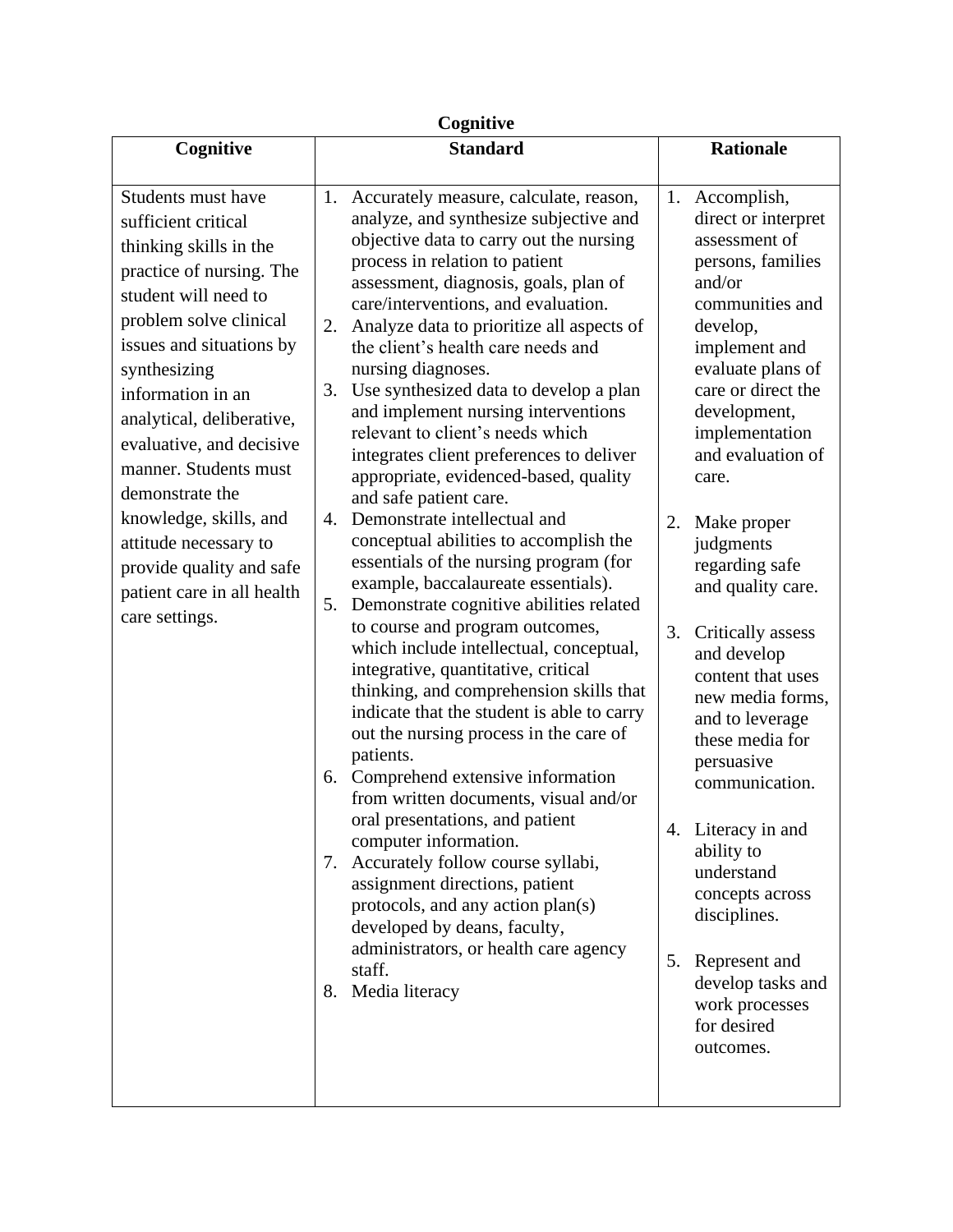| <b>Behavioral and social</b> |    | <b>Standard</b>                                                                 |    | <b>Rationale</b>                  |
|------------------------------|----|---------------------------------------------------------------------------------|----|-----------------------------------|
| attributes                   |    |                                                                                 |    |                                   |
|                              |    |                                                                                 |    |                                   |
| Students must possess        | 1. | Concern for others, integrity, ethical<br>conduct, accountability, interest and |    | 1. Maintain<br>effective, mature, |
| the emotional stability      |    | motivation.                                                                     |    | and sensitive                     |
| to enable them to            |    |                                                                                 |    | relationships with                |
| develop therapeutic          | 2. | Acquire interpersonal skills for                                                |    | clients/patients,                 |
| relationships and            |    | professional interactions with a diverse                                        |    | students, faculty,                |
| successfully                 |    | population of individuals, families and                                         |    | staff and other                   |
| communicate with             |    | communities.                                                                    |    | professionals                     |
| individuals and              |    |                                                                                 |    | under all                         |
| aggregates from a            | 3. | Acquire interpersonal skills for                                                |    | circumstances.                    |
| variety of social,           |    | professional interactions with members                                          |    |                                   |
| emotional, cultural, and     |    | of the health care team including                                               | 2. | Function                          |
| intellectual                 |    | patients, their supports, other health                                          |    | effectively under                 |
| backgrounds. Students        |    | care professionals and team members.                                            |    | stress and adapt<br>to changing   |
| should possess the           |    |                                                                                 |    | environments                      |
| qualities of self-           | 4. | Acquire the skills necessary for<br>promoting change for necessary quality      |    | inherent in                       |
| awareness, emotional         |    | health care.                                                                    |    | clinical practice.                |
| maturity, objectivity,       |    |                                                                                 |    |                                   |
| flexibility, empathy, and    | 5. | Cross-cultural competency.                                                      | 3. | Demonstrate                       |
| integrity. Students          |    |                                                                                 |    | professional role                 |
| should be emotionally        |    |                                                                                 |    | in interactions                   |
| able to handle               |    |                                                                                 |    | with patients,<br>intra and inter |
| demanding workloads          |    |                                                                                 |    | professional                      |
| and to function              |    |                                                                                 |    | teams.                            |
| effectively under stress.    |    |                                                                                 |    |                                   |
|                              |    |                                                                                 | 4. | Operate in                        |
|                              |    |                                                                                 |    | different cultural                |
|                              |    |                                                                                 |    | settings                          |
|                              |    |                                                                                 |    | (including                        |
|                              |    |                                                                                 |    | disability                        |
|                              |    |                                                                                 |    | culture).                         |

## **Behavioral and Social Attributes**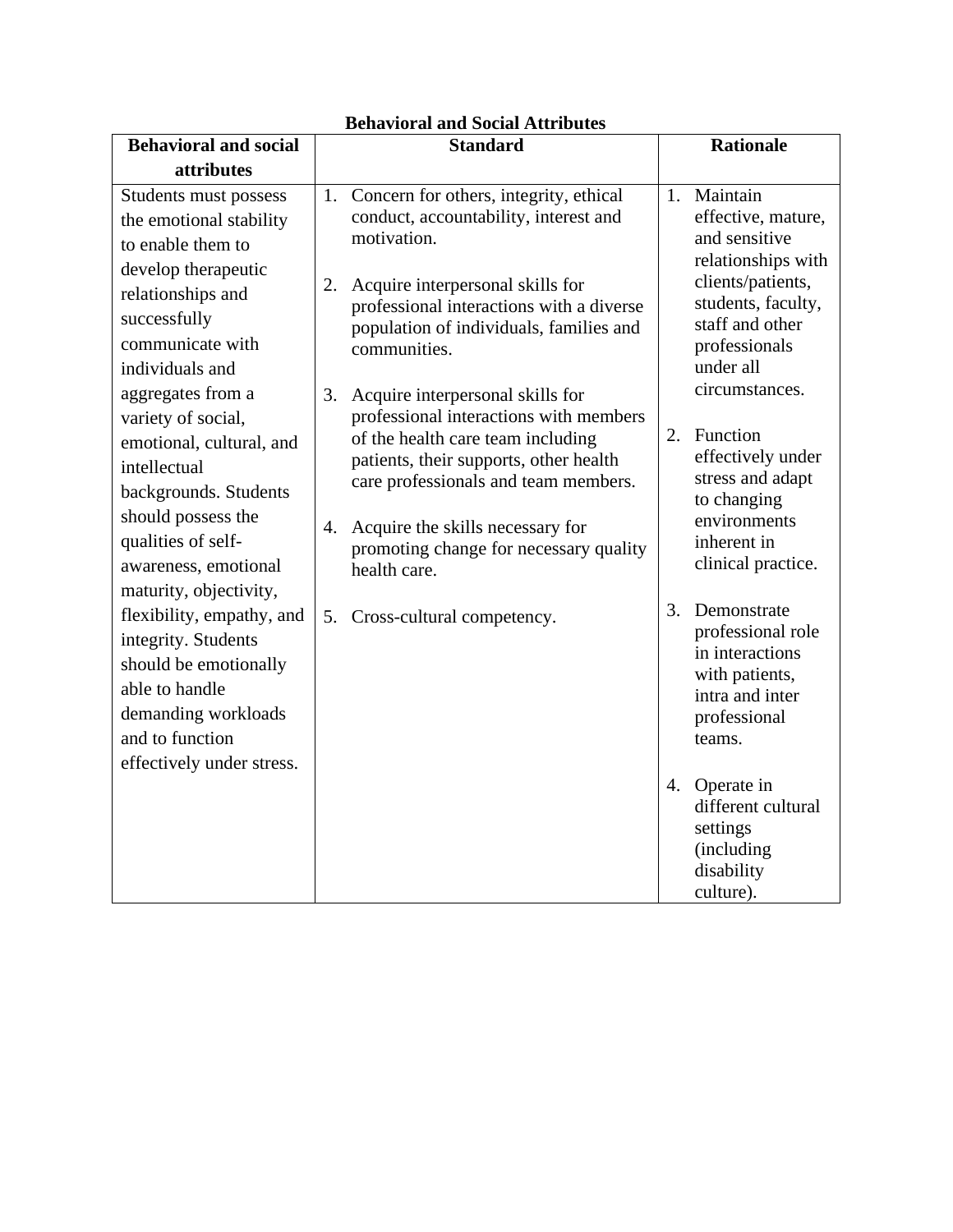Please complete the following information:

|                   | Are you licensed as a registered nurse? Yes<br>N <sub>o</sub>                                                                                                                         |
|-------------------|---------------------------------------------------------------------------------------------------------------------------------------------------------------------------------------|
| admission)        | (a copy of your valid nursing license is required prior to                                                                                                                            |
|                   | PROGRAM INTEREST                                                                                                                                                                      |
|                   | Program you are most interested: $\square$ Education $\square$ Administration                                                                                                         |
|                   | Would you consider another MSN program: □ Yes<br>$\square$ No                                                                                                                         |
| <b>EXPERIENCE</b> |                                                                                                                                                                                       |
|                   | How many years of experience do you have as an RN?<br>During what years?                                                                                                              |
|                   | Have you ever worked in the Education or Administration focus area for which you are<br>applying? $\Box$ YES<br>$\square$ NO                                                          |
|                   |                                                                                                                                                                                       |
|                   |                                                                                                                                                                                       |
|                   |                                                                                                                                                                                       |
|                   | General Statements (Check appropriate response):                                                                                                                                      |
|                   | $\Box$ YES $\Box$ NOI understand that I must maintain a semester and overall 3.00 GPA.                                                                                                |
|                   | $\Box$ YES $\Box$ NOI understand that I must meet and provide documentation for all required<br>practica (e.g. but not limited to health, malpractice insurance, OSHA,<br>HIPP, etc.) |
| $\Box$ YES        | $\Box$ NOD <sub>o</sub> you intend to take all required courses as they are scheduled, attending<br>continuously until they are completed?                                            |
| $\Box$ YES        | $\Box$ NODo you understand the sequencing of the courses and the time<br>Commitment required?                                                                                         |
| $\Box$ YES        | □NO Has your license ever been suspended, revoked, limited or denied?<br>If yes, please explain on a separate sheet of paper.                                                         |